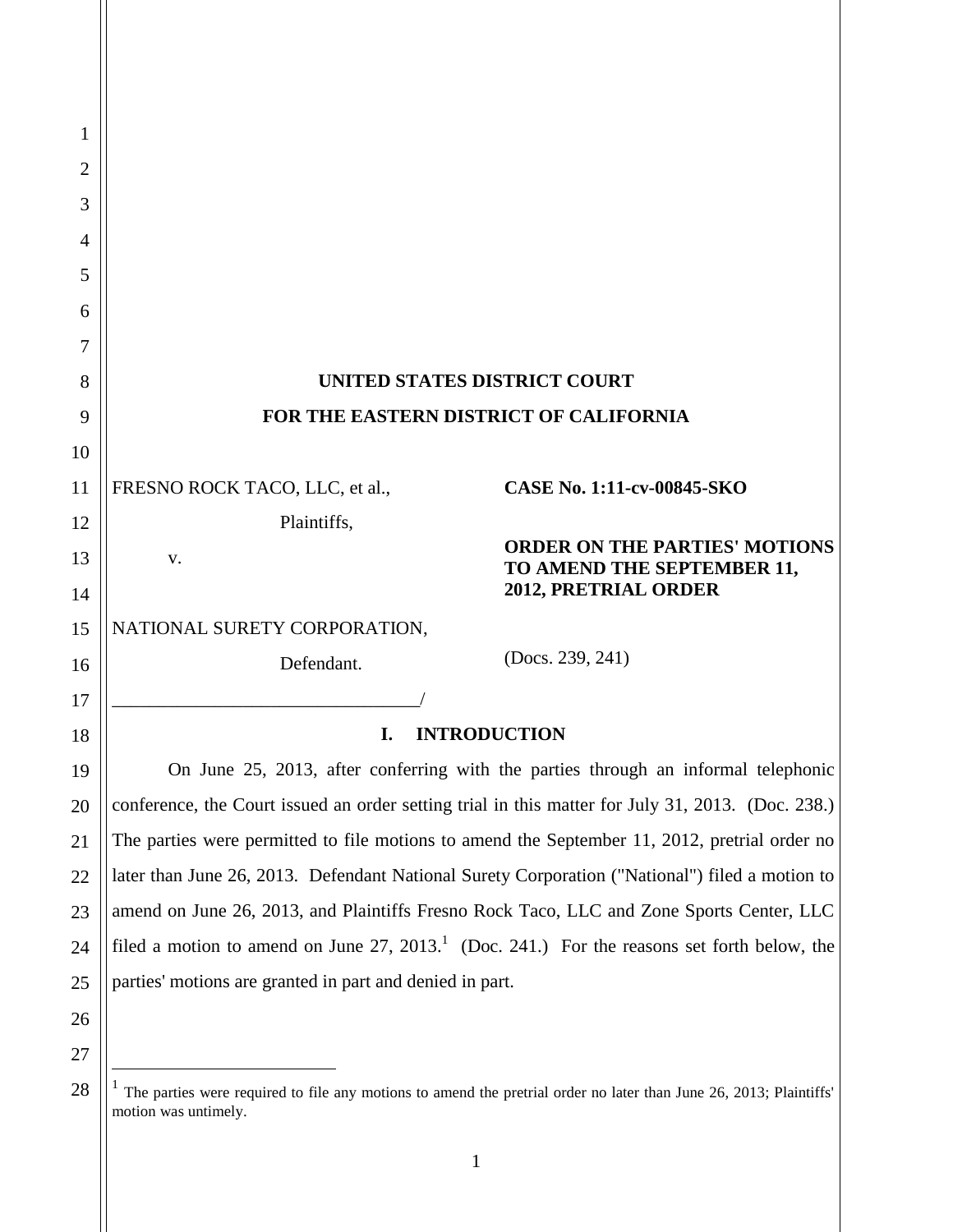### **II. DISCUSSION**

### **A. Legal Standard**

Federal Rule of Civil Procedure 16(e) mandates that the pretrial order "shall control the subsequent course of the action . . . [and] shall be modified only to prevent manifest injustice." Fed. R. Civ. P. 16(e). This does not mean, however, that a pretrial order is a legal "straightjacket" that unwaveringly binds the parties and the court, rather, the Court retains a "certain amount of latitude to deviate from a pre-trial order," *Manley v. AmBase Corp*., 337 F.3d 237, 249 (2d Cir. 2003); *see also Castlegate, Inc. v. Nat'l Tea Co.*, 34 F.R.D. 221, 226 (D. Col. 1963), so as to prevent manifest injustice. *See* Fed. R. Civ. P. 16(e).

With respect to retrials, district courts have the discretion to admit or exclude new evidence or witnesses on retrial. *See Martin's Herend Imports, Inc. v. Diamond & Gem Trading U.S. Co*., 195 F.3d 765, 775 (5th Cir. 1999); *Cleveland v. Piper Aircraft Corp.*, 985 F.2d 1438, 1449-50 (10th Cir. 1993); *Total Containment, Inc. v. Dayco Prods.Inc.*, 177 F. Supp. 2d 332, 338-39 (E.D. Pa. 2001); Wright & Miller, 11 Federal Practice & Procedure § 2803 (3d ed.); *see also Habecker v. Clark Equip. Co.*, 36 F.3d 278, 288 (3d Cir. 1994). As the Tenth Circuit explained in *Cleveland*,

The trial court is much more familiar with the conduct of the original trial, the needs for judicial management and the requirements of basic fairness to the parties in a new trial. We do not feel, however, that the trial court's ruling should be inflexible. Clearly, if the trial court perceives in limiting evidentiary proof in a new trial, a manifest injustice, to one side or the other, the court must retain broad latitude and may with proper notice allow additional witnesses and relevant proof. In this regard, if a party makes a timely motion to produce new and material evidence which was not otherwise readily accessible or known, the court should, within the exercise of discretion, consider whether denial of the new evidence would create a manifest injustice.

24 25 26 *Cleveland*, 985 F.2d at 1450. Accordingly, where the court "perceives 'manifest injustice' in limiting evidentiary proof at a new trial . . . it may, with proper notice, allow additional witnesses and relevant proof." *Martin's Herend Imports*, 195 F.3d at 775; *Cleveland*, 985 F.2d at 1450.

27 28 The party moving for a modification of a pretrial order has the burden of showing that an amendment is necessary to prevent manifest injustice. *Galdamez v. Potter*, 415 F.3d 1015, 1020

1

2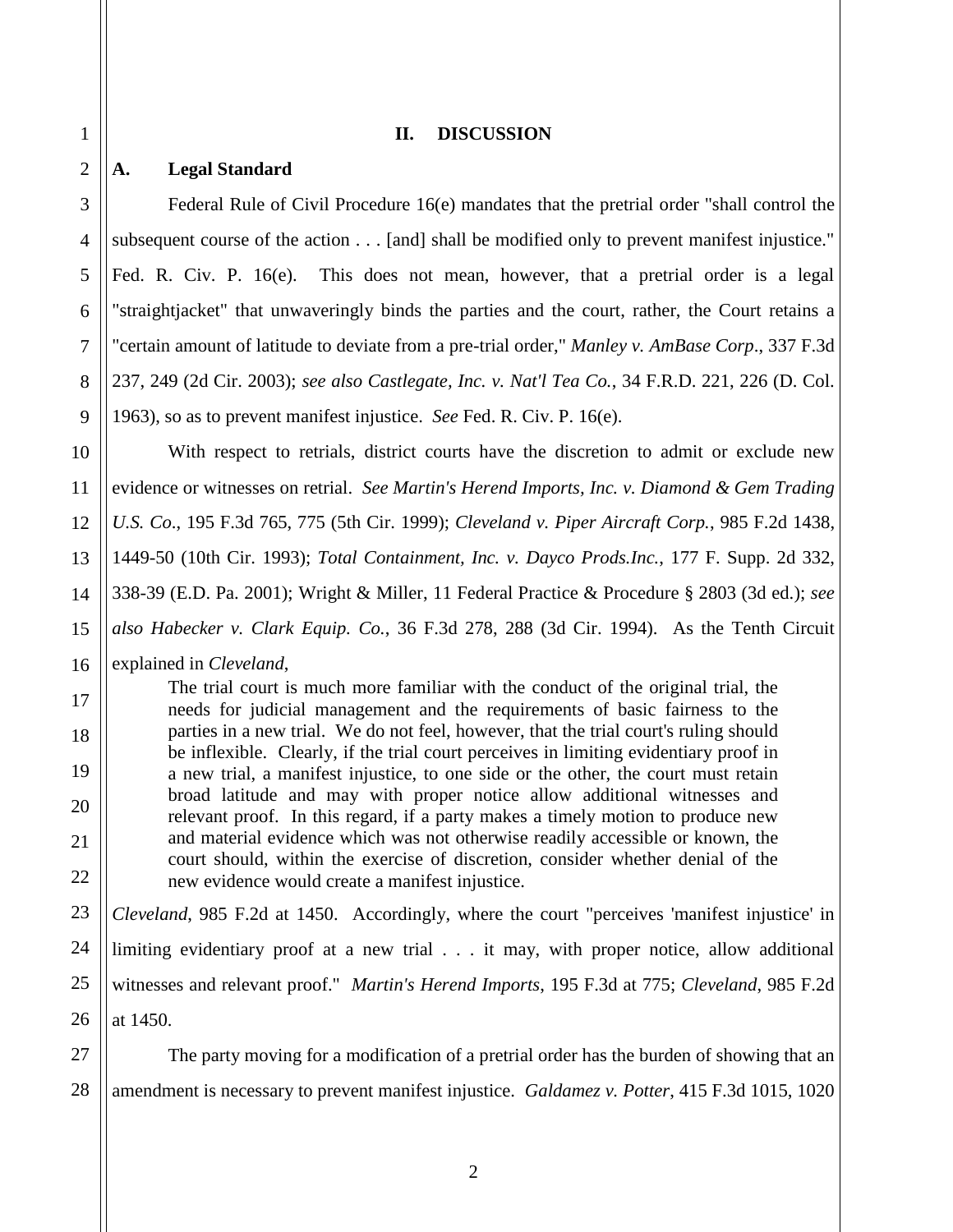(9th Cir. 2005)*.* In evaluating whether a party has shown manifest injustice that warrants amendment, courts consider four factors: (1) the degree of prejudice or surprise to the nonmoving party if the order is modified; (2) the ability of the non-moving party to cure the prejudice; (3) any impact of the modification on the orderly and efficient conduct of the trial; and (4) any willfulness or bad faith by the party seeking modification. *Id.* However, if the moving party knew or should have known that certain witnesses or evidence was necessary at the time of the first trial, then the exclusion of those witnesses during the retrial will likely not be manifestly unjust. *See Martin's Herend Imports*, 195 F.3d at 775 n. 15.

# **B. Defendant's Motion to Amend the Pretrial Order is GRANTED in part and DENIED in part**

# **1. Amendment to Add Joyce Richards as a Witness and City of Fresno Building Department Records as Potential Trial Exhibits is GRANTED**

Defendant seeks to amend the pretrial order to add Joyce Richards to the witness list and to add records from the City of Fresno Building Department to the list of potential trial exhibits. Defendant asserts that manifest injustice will occur if it is unable to amend the pretrial order to add this witness and the documents because they are necessary to assist the trier of fact in making a fully informed decision on the case. Specifically, Defendant seeks to add Joyce Richards, who is a custodian of records for the City of Fresno Building Department. Defendant asserts that her testimony will be used for the purpose of laying the foundation for the City of Fresno Building Department records and to provide a description to the jury of particular documents.

Plaintiffs assert that neither the witness nor the documents were identified during discovery pursuant to Rules 26(a) and 26(e), and their inclusion at trial would result in unfair surprise. Defendant responds that the testimony of Ms. Richards would be used only to authenticate City of Fresno Building Department records. The records themselves will be offered to rebut testimony of Mr. Benjamin, Mr. Young, and Mr. Barbis that the City of Fresno had not approved work Mr. Binder had completed with respect to installation of equipment, and

1

2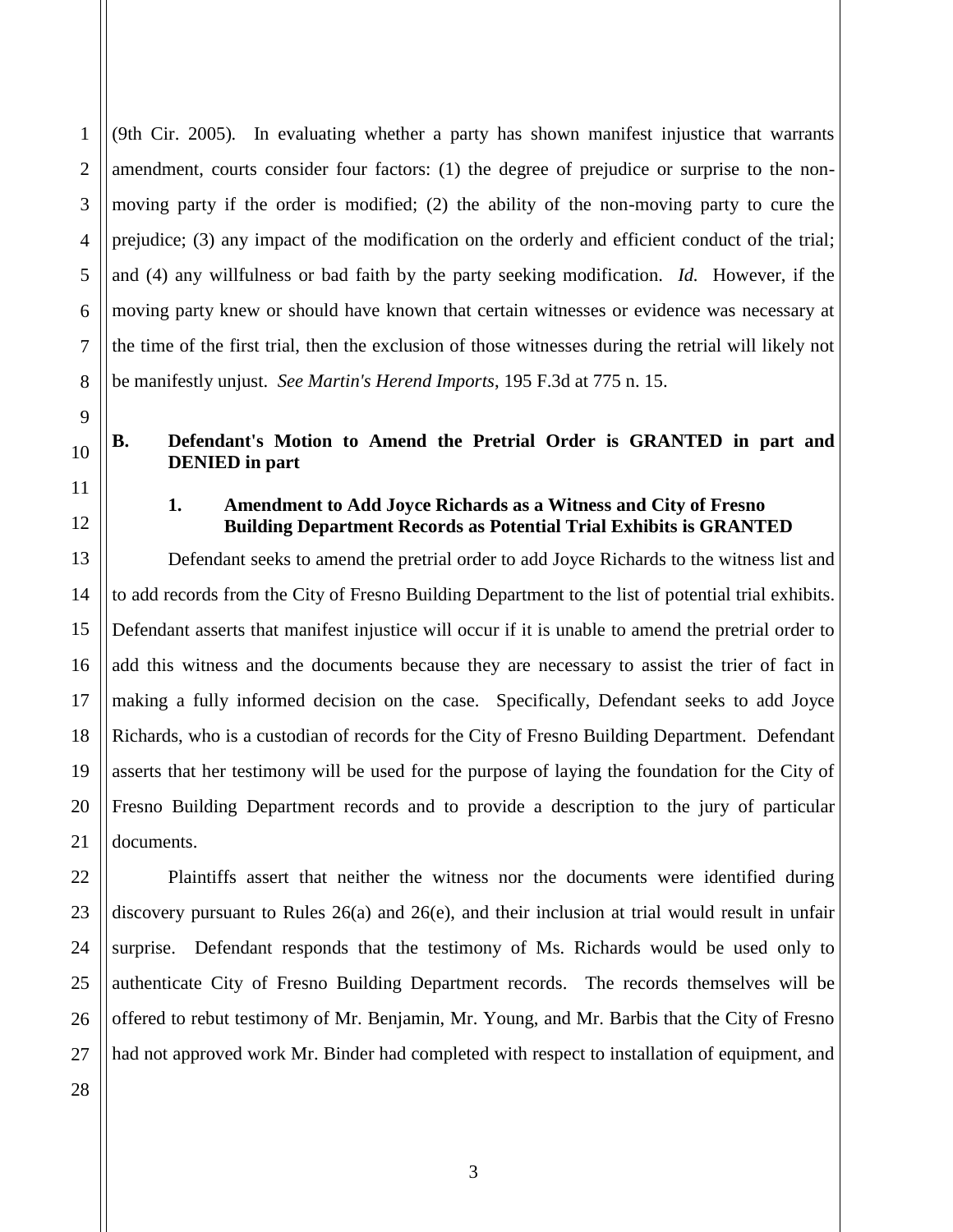this was the reason that they refused to pay Mr. Binder. Defendants also maintain that the City of Fresno Building Records were freely available to Plaintiffs.

1

2

3

4

5

6

7

8

9

10

11

12

13

14

15

16

17

18

19

20

21

22

23

24

25

26

Defendant's motion to amend the pretrial order to add Joyce Richards and the City of Fresno Building Department records is granted. As it pertains to Ms. Richards, her testimony is to be used to authenticate documents from the City of Fresno. The need for this testimony and evidence did not become clear until after Mr. Young, Mr. Benjamin, and Mr. Barbis testified at the first trial that the City of Fresno refused to issue permits based on the work completed by Mr. Binder. Whether the City of Fresno approved or refused to approve installation work completed by Mr. Binder was an issue raised by Plaintiffs, and the subject of the testimony should not be a surprise. Moreover, the documents that Defendant intends to use are in the custody of the City of Fresno, were obtained following the first trial, and thus do not constitute documents that Defendant would have been required to disclose or identify pursuant to Rule 26(a) or (e). As there remains time for Plaintiffs to review the documents that Ms. Richards will authenticate, Plaintiffs have adequate time to cure any prejudice that will arise from modifying the pretrial order to include Ms. Richards as a witness and include the public records from the City of Fresno as potential trial exhibits. The Court also concludes that presentation of this testimony and the related documents will not affect the course of the trial, nor does the Court find that Defendant has exhibited any bad faith or willfulness by failing to include this witness in the original joint pre-trial statement and seeking to amend now after the first trial has been completed. *Galdamez*, 415 F.3d at 1020.

# **2. Defendant's request to add Craig Kunishige as a Witness is GRANTED IN PART**

Defendant also seeks to add Craig Kunishige, a former employee of Fresno Rock Taco who worked at Cabo Wabo and is familiar with the conditions of the Cabo Wabo during the late 2008 and early 2009 time period. Defendant maintains that Plaintiffs will not be surprised by Mr. Kunishige's testimony because, as a former employee, Mr. Kunishige's involvement was known by Plaintiffs since before they filed suit. (Doc. 239, 3:23-26.) Moreover, Mr. Costa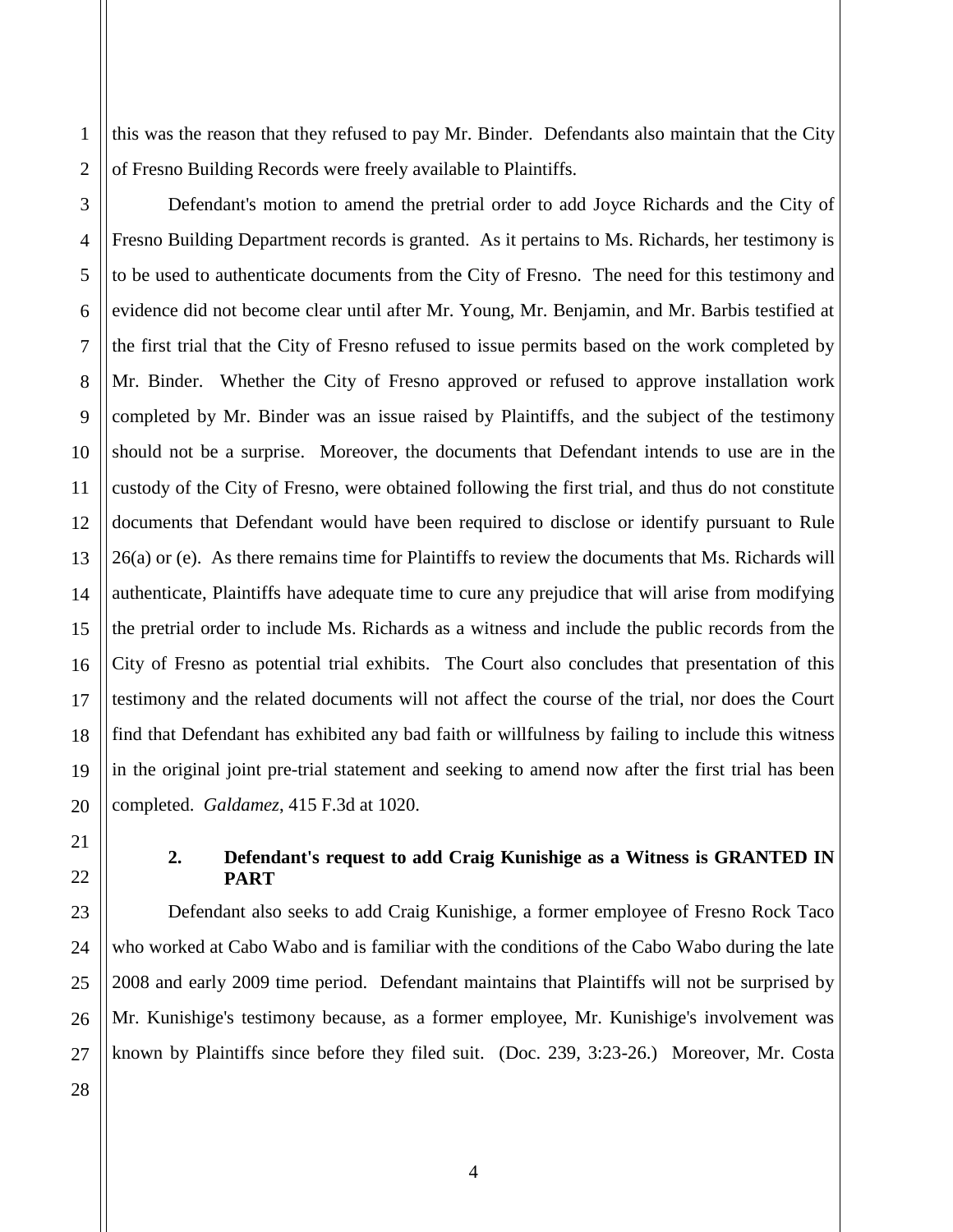gave testimony at the first trial regarding Mr. Kunishige's involvement in the events related to the case.

To the extent that Craig Kunishige's testimony will be offered as impeachment evidence, Defendant would not have been under an obligation to identify him as a person likely to have discoverable information under Rule  $26(a)(1)(A)(i)$ . For impeachment purposes, the pretrial order shall be amended to include Craig Kunishige as a potential witness. To the extent that Defendant will offer Mr. Kunishige's testimony to support Defendant's substantive defenses, the Court has no evidence that he was identified as a witness by Defendant during discovery. Defendant has failed to offer the anticipated substance of Mr. Kunishige's testimony or why Defendant could not have reasonably anticipated the need for Mr. Kunishige's testimony at the time of the September 11, 2012, pretrial order. Moreover, although Defendant generally states that Mr. Costa gave testimony regarding Mr. Kunishige's involvement, Defendant does not specify the substance of Mr. Costa's testimony in this regard or why Defendant only recently became aware of the need for Mr. Kunishige's testimony. As such, the pretrial order is amended to list Mr. Kunishige, but such amendment is limited in that Defendant may only offer Mr. Kunishige's testimony for impeachment purposes. To the extent that Defendant seeks to add Mr. Kunishige as a witness to provide testimony relevant to the merits of Defendant's defenses, the motion for amendment of the pretrial order is denied. *Martin's Herend Imports*, 195 F.3d at 775 n. 15 (if the moving party knew or should have known that certain witnesses or evidence was necessary at the time of the first trial, then the exclusion of those witnesses during the retrial will likely not be manifestly unjust).

 $\overline{a}$ 

# **3. Defendant's Request to Add Additional Exhibits is GRANTED**

Defendant seeks to amend the pretrial order to include additional potential exhibits. Defendant states these documents fall into the following five categories: $<sup>2</sup>$ </sup>

- 1. Emails supporting testimony given by Paul Binder at the first trial;
- 2. Emails supporting testimony by Alex Costa at the first trial;

<sup>2</sup> Defendant's request for amendment with respect to the City of Fresno Building Department records was granted as addressed above in Section B(1).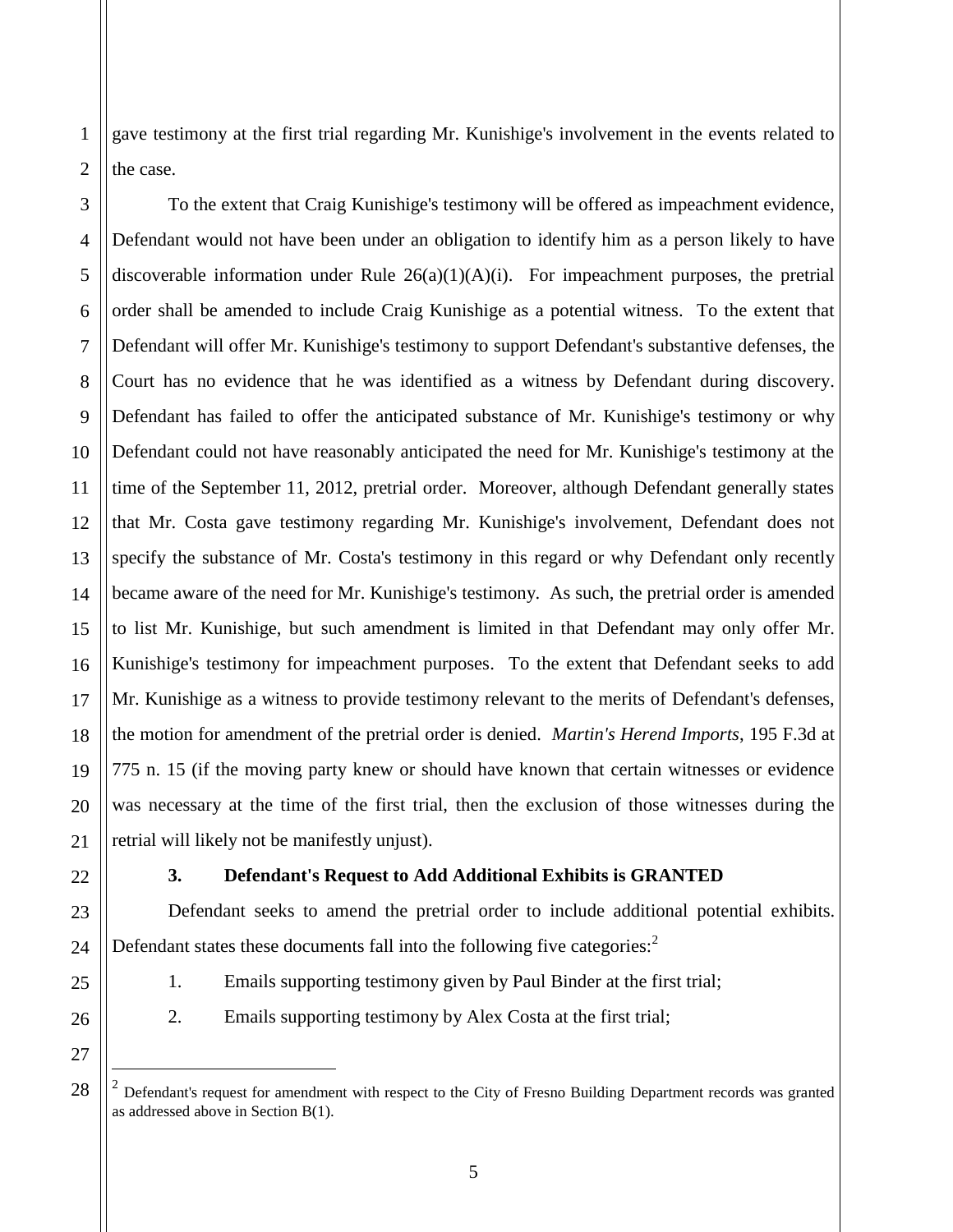3. Emails relating to the testimony of Martin Boone;

4. Additional photographs to support testimony by Paul Binder; and

1

5. Higher quality versions of photographs already admitted as a joint exhibit.

Defendant maintains that all of these documents are already within Plaintiffs' care, custody, or control, thus there is no prejudice to Plaintiffs if the pretrial order is amended to include these documents as potential trial exhibits. Additionally, the content of the emails was part of the testimony of Mr. Binder and Mr. Costa at the first trial. Defendant further asserts that the photographs that were not already included as exhibits come from either the architect who designed the Cabo Wabo or from Paul Binder; as such, Plaintiffs were positioned to obtain copies of these photographs at any time.

Plaintiffs have stipulated to Defendant's request with respect to number 5 above, i.e., for higher quality photographs of a joint exhibit. (Doc. 258.) As to the remainder of the documents, Plaintiffs contend that these documents were obtained after discovery was closed, and this evidence would be merely cumulative. (Doc. 258, 3:25-4:18.) Further, Mr. Binder failed to produce to Plaintiffs some of the email correspondence at the time of his deposition as required by his deposition subpoena, and Defendant should not be permitted to now present those documents as evidence at trial. Plaintiffs also contend that Defendant had access to all of this documentary evidence at the time it prepared its potential exhibit list for purposes of the September 2012 pretrial conference, but failed to identify it. As such, Defendant has failed to establish an inability to include it at the second trial will result in manifest injustice. (Doc. 258, 4:13-18.)

The email correspondence does not constitute surprise or unfair prejudice to Plaintiffs because it was all either sent to or sent by Milton Barbis, and these documents have been in the possession of Plaintiffs during the course of the litigation. Even to the extent that Plaintiffs assert that Mr. Binder failed to produce some of the email correspondence at his deposition, the email was available to Plaintiffs as it had been sent to or received by Mr. Barbis. Additionally, because it appears that Defendant obtained additional photographs used to support the testimony of Paul Binder from the Cabo Wabo architect and from Mr. Binder after the first trial, they were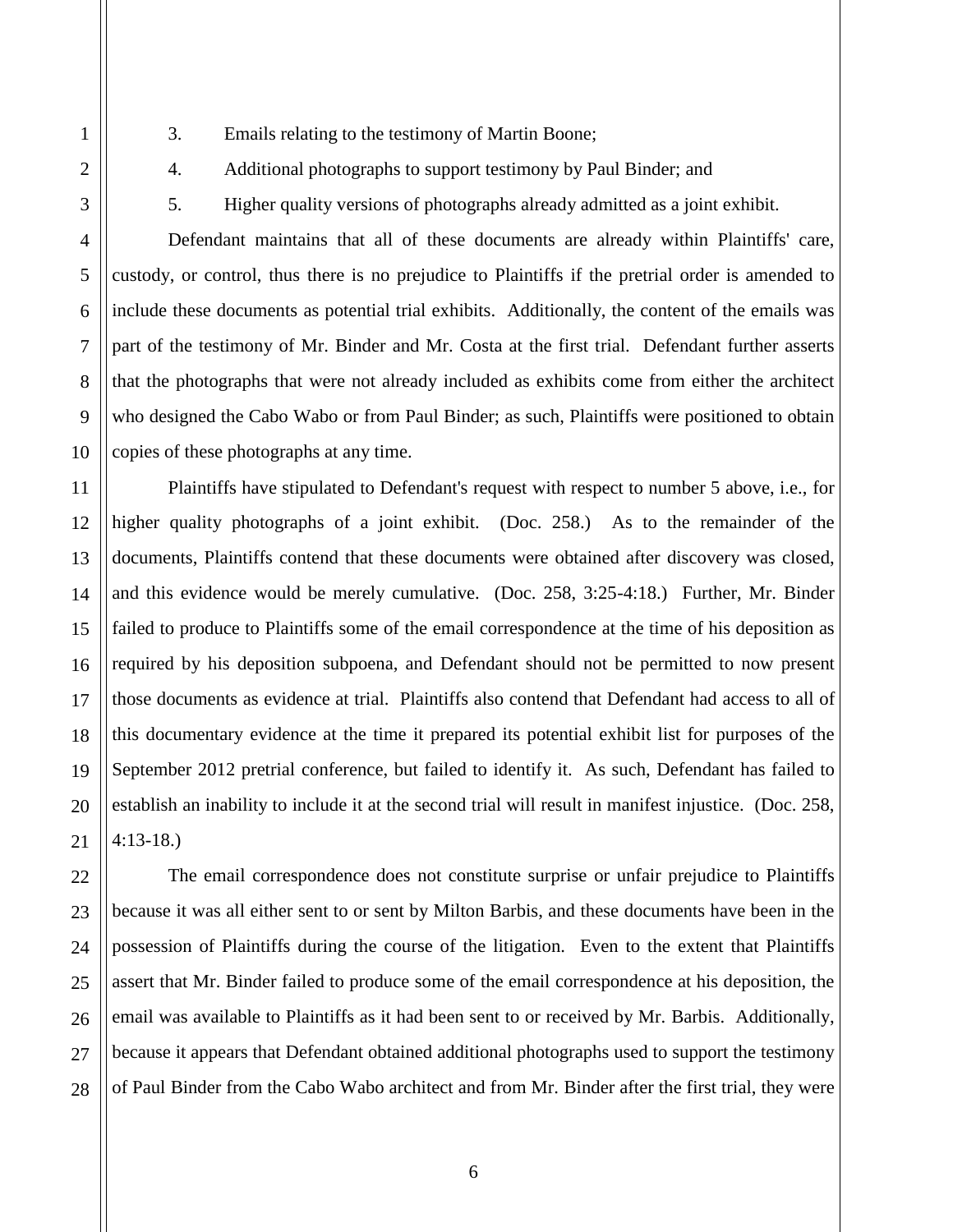2 3 4 not in the possession, control, or custody of Defendant for purposes of Rule 26(a) or 26(e) disclosures during discovery and the documents were equally available to Plaintiffs. As these documents will be necessary to support testimony given at the first trial, the Court finds that amendment of the pretrial order to include these documents will not be prejudicial to Plaintiffs and no curative measures will be required that will hamper the efficient course of the trial. Further, the Court has no evidence that Defendant seeks amendment in bad faith. For these reasons, Defendant's motion to amend the pretrial order to include these as potential trial exhibits is GRANTED.

1

# **4. Defendant Request for Clarification of the Pretrial Order with Respect to Exhibits Used Solely for Purposes of Impeachment is GRANTED**

Defendant contends that the pretrial order does not require disclosure of impeachment exhibits, and seeks an order clarifying that the parties are permitted *not* to disclose or pre-mark those exhibits they intend to use solely for impeachment purposes. Plaintiffs stated no opposition to this request for clarification.

Pursuant to the Federal Rules of Civil Procedure, the parties are exempt from otherwise mandatory automatic disclosure of such evidence that a party may present "at trial . . solely for impeachment." Fed. R. Civ. P. 26(a)(3). The rule is directed at preserving the effectiveness of impeachment evidence for use at trial. As evidence offered at trial solely for impeachment purposes is not subject to disclosure during discovery, the Court clarifies the pretrial order to reflect that evidence to be used at trial *solely* for impeachment purposes does not need to be identified in the pretrial order or disclosed prior to trial.

However, unlike subsection (a) of Federal Rule of Civil Procedure 26, subsection (b) does not distinguish between substantive and impeachment evidence. *See Gutshall v New Prime, Inc.*, 196 F.R.D. 43, 45 (W.D. Va. 2000) (ordering disclosure of surveillance evidence that was intended to be used only for purposes of impeachment but was nonetheless responsive to a discovery request made pursuant to Federal Rule of Civil Procedure 26(b)). As a result, if evidence that has impeachment value is subject to mandatory disclosure or was requested in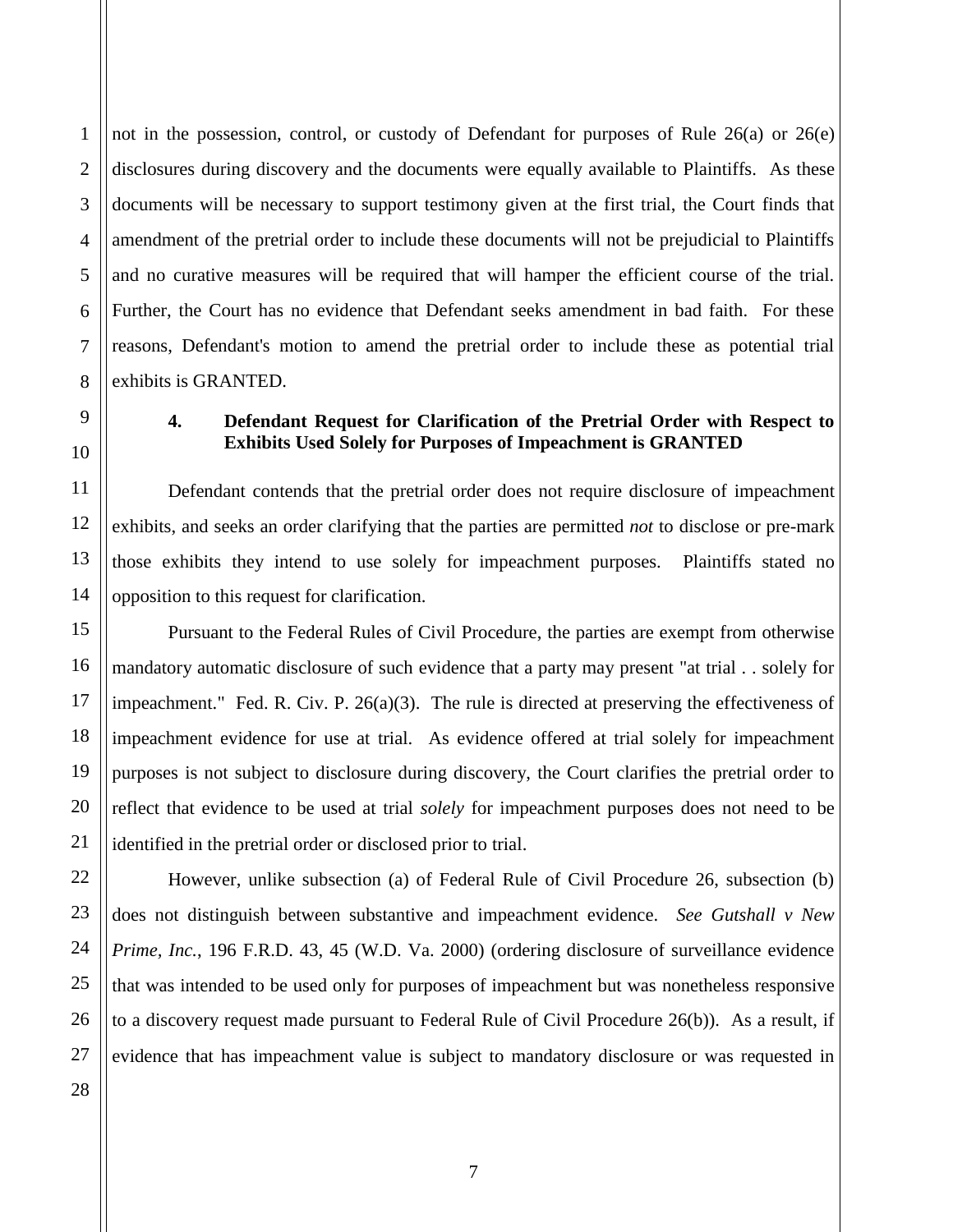1 2 discovery, a litigant who fails to identify such evidence faces having it excluded at trial, or other ramifications.

The parties are cautioned that if evidence offered for impeachment purposes was requested in discovery but not disclosed, the evidence may nonetheless be excluded from trial. Moreover, if evidence not previously identified or disclosed has relevance to the substance of a claim or defense of the offering party, the evidence will not be deemed as offered solely for impeachment purposes, and it may also be excluded from trial.

8 9

3

4

#### **5. Defendant's Request to Remove an Undisputed Fact is GRANTED**

Defendant requests that the second sentence of "undisputed fact" nine (9) in the pretrial order be moved to the "disputed fact" section. The "undisputed fact" states that "Binder demanded to be paid the balance of what he claimed he was owed while Barbis, Benjamin and Young claimed that Binder was owed nothing until he completed the work." (Doc. 127, p. 3, ¶ 9.) This fact was contradicted by Mr. Binder's testimony during the first trial that Mr. Barbis did not contest the amount owed to Mr. Binder at the time:

Q: [Mr. Hager] . . . Did any of the three gentlemen there, Mr. Young, Mr. Barbis, or Mr. Benjamin, did any of them dispute or say they didn't owe you the money?

A: [Mr. Binder] No, not at all.

Q: Did they ever tell you that?

A: Never

(Doc. 249, 19:2-6; Trial Transcript Day 10, 1897:2-6.)

"A stipulation of counsel originally designed to expedite a trial should not be rigidly adhered to when it becomes apparent that it may inflict manifest injustice upon one of the subscribers thereto." *Central Distributors, Inc. v. M.E.T., Inc.*, 403 F.2d 943, 946 (5th Cir. 1968). In this case, Defendant has identified Mr. Binder's trial testimony that was inconsistent with the stipulated fact. The Court agrees that the parties' "undisputed fact" set forth at number nine (9) in the pretrial order was contradicted by Mr. Binder's trial testimony. As this fact is also part of the "stipulated facts" on which the jury is to be instructed, failure to amend the pretrial order may inflict manifest injustice on Defendant. Specifically, Mr. Binder's testimony would most likely be viewed by the jury as inconsistent with the stipulated facts, and the jury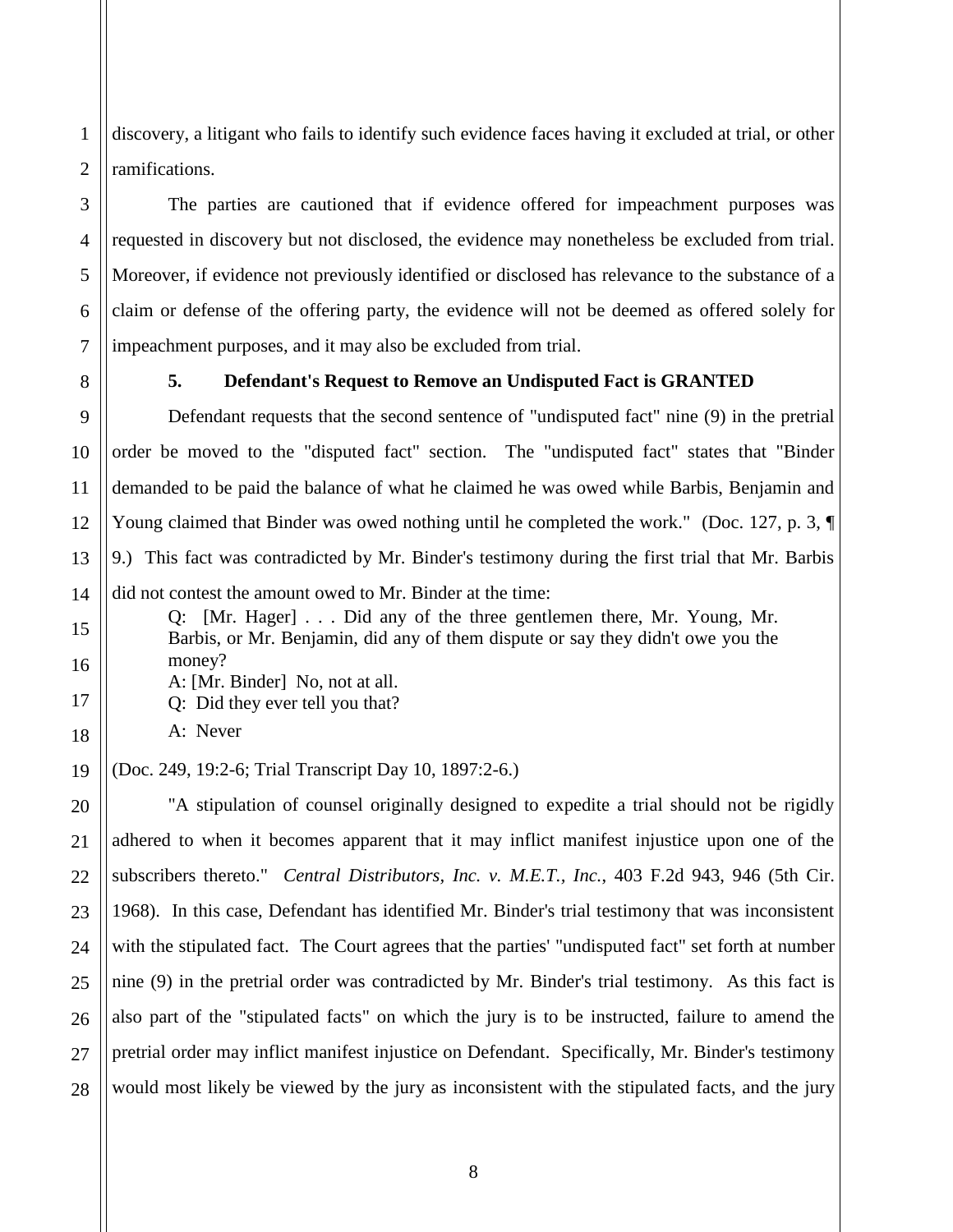1 could make prejudicial negative inferences regarding the probative value of Mr. Binder's testimony. It may also contribute to jury confusion. Plaintiffs will not be prejudiced by this amendment because they may offer their own argument and evidence regarding the amount allegedly owed to Mr. Binder during the course of the trial.

As such, the Court GRANTS Defendant's motion to amend the pretrial order with respect to undisputed fact number nine (9). Further, this stipulated fact will be removed from the jury instructions.

# **C. Plaintiffs' Motion to Amend the Pretrial Order is GRANTED IN PART AND DENIED IN PART**

On June 27, 2013, Plaintiffs filed a motion to amend the September 11, 2012, pretrial order. (Doc. 241.) As an initial matter, the Court ordered that any motion to amend the pretrial order be filed no later than June 19, 2013. (Doc. 229.) During an informal telephonic status conference, the Court extended the deadline to file a motion to amend the pretrial order to June 26, 2013, to accommodate Plaintiffs and the substitution of new counsel on their behalf. (*See* Docs. 235, 238.) Notwithstanding this extension of time, Plaintiffs filed their motion out of time, asserting that a calendaring mistake caused the untimely filing. Although the motion was filed out of time, the Court will nonetheless consider it on its merits.

Plaintiffs seek to add potential trial exhibits to include Defendant's financial statements from 2010, 2011, and 2012; attorney billing records of Mr. Richard Hamlish to support *Brandt* fees; and billing records from Paul Smith and Benjamin Tryk in relation to *Brandt* fees. Plaintiffs also seek to add witnesses to the pretrial witness list to include a person most knowledgeable relating to Defendant's financial statements, as well as Richard Hamlish, Paul Smith, and Benjamin Tryk to provide testimony in relation to *Brandt* fees. Plaintiffs contend that manifest injustice will occur if they are not allowed to amend the order to include this evidence and these witnesses as it will result in precluding the admission of the evidence at trial. With regard to evidence of Defendant's financial statements, Plaintiffs contend this constitutes evidence that should be no surprise as these documents are known to Defendant, are publicly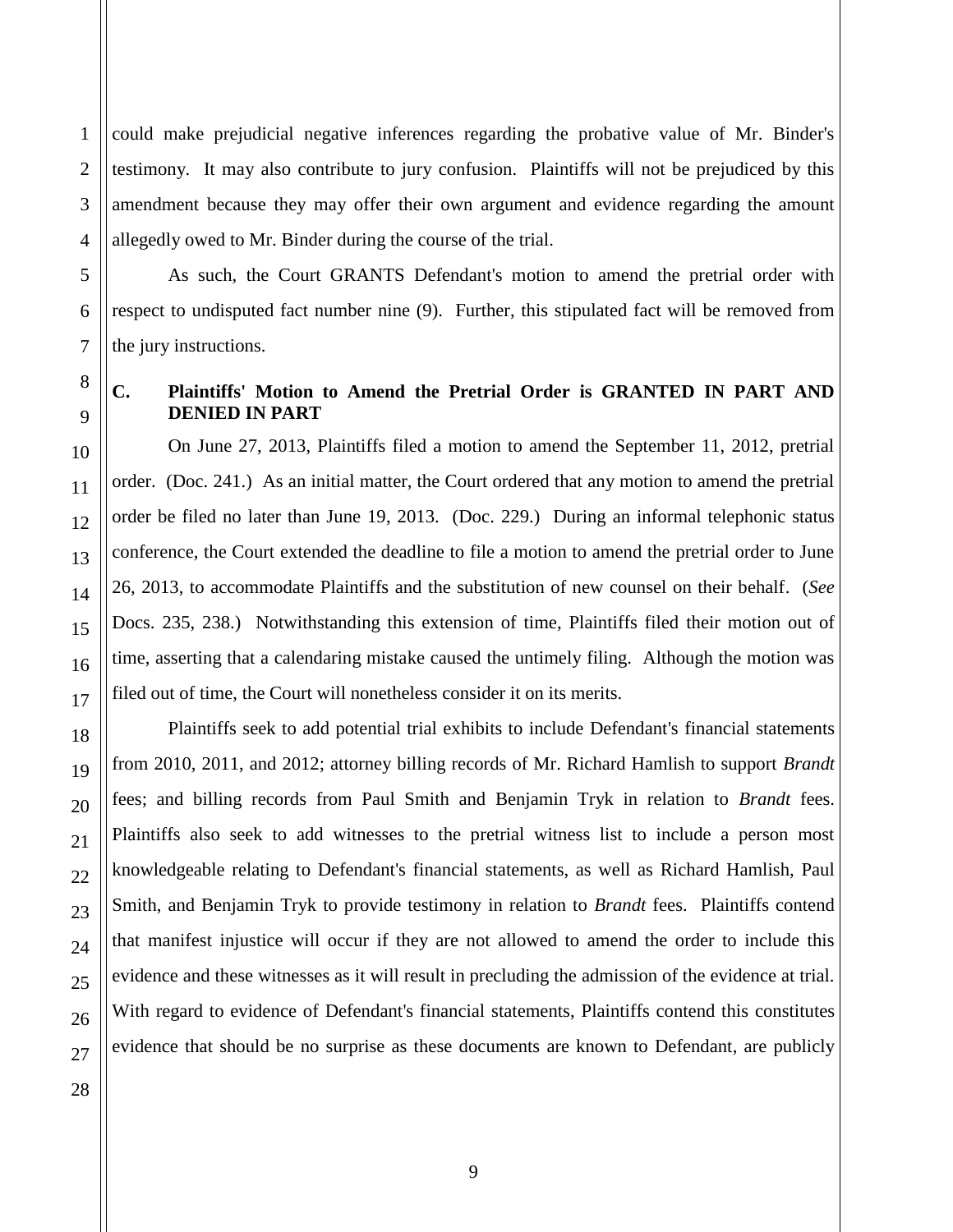1 available, and are the type of documents typically offered in insurance bad faith cases to support a claim for punitive damages.

### **1. Plaintiff's Request to Include Attorney Billing Records as an Exhibit and Add Plaintiffs' Counsel as Witnesses is DENIED**

With respect to the billing records, Plaintiffs assert that these are a common and necessary component of establishing *Brandt* fees in a bad faith cases, and the witnesses identified are only needed to authenticate the documentary evidence. As this evidence is the type regularly offered in bad faith cases, Plaintiffs contend "it is hard to imagine that there would be anything [prejudicial] for Defendants to cure." (Doc. 241, 3:23-24.) Plaintiffs further contend that Defendant has known about the issue of the *Brandt* fees since the filing of the complaint, thus there is no unfair surprise with respect to this evidence. Plaintiffs contend the additional evidence and witness testimony will not affect the timing of the trial and are not expected to add more than 15 to 30 minutes of testimony. Finally, Plaintiffs assert that the amendment is not sought in bad faith.

Defendant opposes Plaintiffs' request for amendment to add these documents and witnesses, asserting that this issue was finally disposed of in the Court's order on Defendant's Rule 50 motion during the course of the first trial. Defendant asserts that the Court's ruling on its Rule 50 motion during the course of trial "is a final judgment" on the issue of *Brandt* fees and punitive damages.

Plaintiffs contend that Defendant was precluded by Magistrate Judge McAuliffe from filing any dispositive orders, thus Defendant should not have been permitted to file a Rule 50(a) motion during the course of trial.

# **a. The Court's Decision on Defendant's Rule 50 Motion During the First Trial Does Not Preclude Amendment of the Pretrial Order**

Without any citation to case authority, Defendant argues that the Court's decision regarding its Rule 50(a) motion during the course of the first trial is a final judgment as a matter of law that may not be revisited now or undercut by any amendment of the pretrial order. This argument is reasonable in the sense that summary judgment motions granted prior to trial would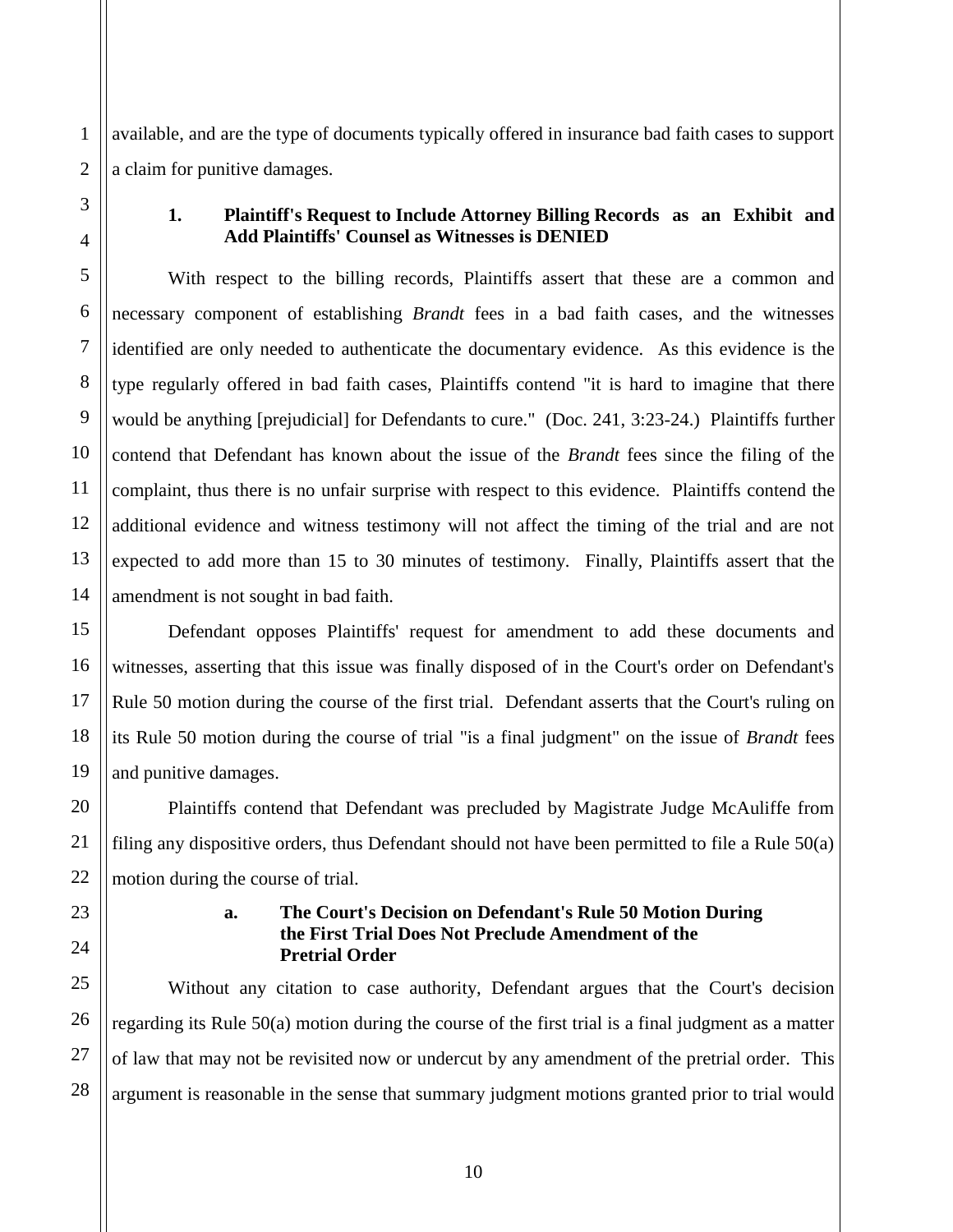not necessarily be reconsidered simply because a mistrial occurred on the issues remaining in the case. Nevertheless, the Court's decision on Defendant's Rule 50(a) motion did not constitute a "final judgment."

4 5 6 7 8 9 10 11 12 13 14 15 16 17 18 19 20 21 22 23 Pursuant to Federal Rule of Civil Procedure 54(b), until the court expressly directs entry of final judgment, an order that resolves fewer than all of the claims among all of the parties is subject to revision at any time before the entry of judgment adjudicating all the claims and the rights and liabilities of all the parties. As the Supreme Court has noted, "every order short of a final decree is subject to reopening at the discretion of the district judge." *Moses H. Cone Mem. Hosp. v. Mercury Constr. Corp*., 460 U.S. 1, 12, 13 n.14 (1983). Thus, even where directed verdicts were ordered before a trial by one judge, those orders did not bind the judge to whom the case was assigned for a new trial. *Gregg v. U.S. Industries, Inc.*, 715 F.2d 1522, 1530 (11th Cir. 1983), *as clarified on rehearing*, 721 F.2d 345 (per curiam), *cert denied*, 466 U.S. 960; *see also Allison v. Bank One-Denver*, 289 F.3d 1223, 1247 (10th Cir. 2002) ("A lower court's ability to depart from its own prior decisions is discretionary."). Therefore, the Court's decision on Defendant's Rule 50(a) motion is not law of the case, and may be reconsidered at any time prior to the issuance of a final judgment. Further, the Court's ruling on the Rule 50(a) motion was predicated on the fact that Plaintiff was precluded, as a sanction for violation of pretrial orders, from presenting any evidence of *Brandt* fees or punitive damages. Under these circumstances, refusing to allow Plaintiffs to amend the pretrial order on the ground that the Rule 50(a) motion has preclusive effect applies circular logic and fails to address the threshold issue of whether Plaintiffs will suffer manifest injustice if the pretrial order is not amended. In sum, the Court's ruling on Defendant's Rule 50(a) motion does not preclude amendment of the pretrial order as a matter of law.

As to Plaintiffs' argument that Defendant was precluded from filing a Rule 50(a) motion and thus it should not have been granted at trial, Plaintiffs raised this argument in response to Defendant's Rule 50(a) motion at the first trial, and it was rejected by the Court on the record. (Doc. 254, 190:6-191:20; Trial Transcript, Day 8, p. 1807:6-1808:20.)

28

24

25

26

27

1

2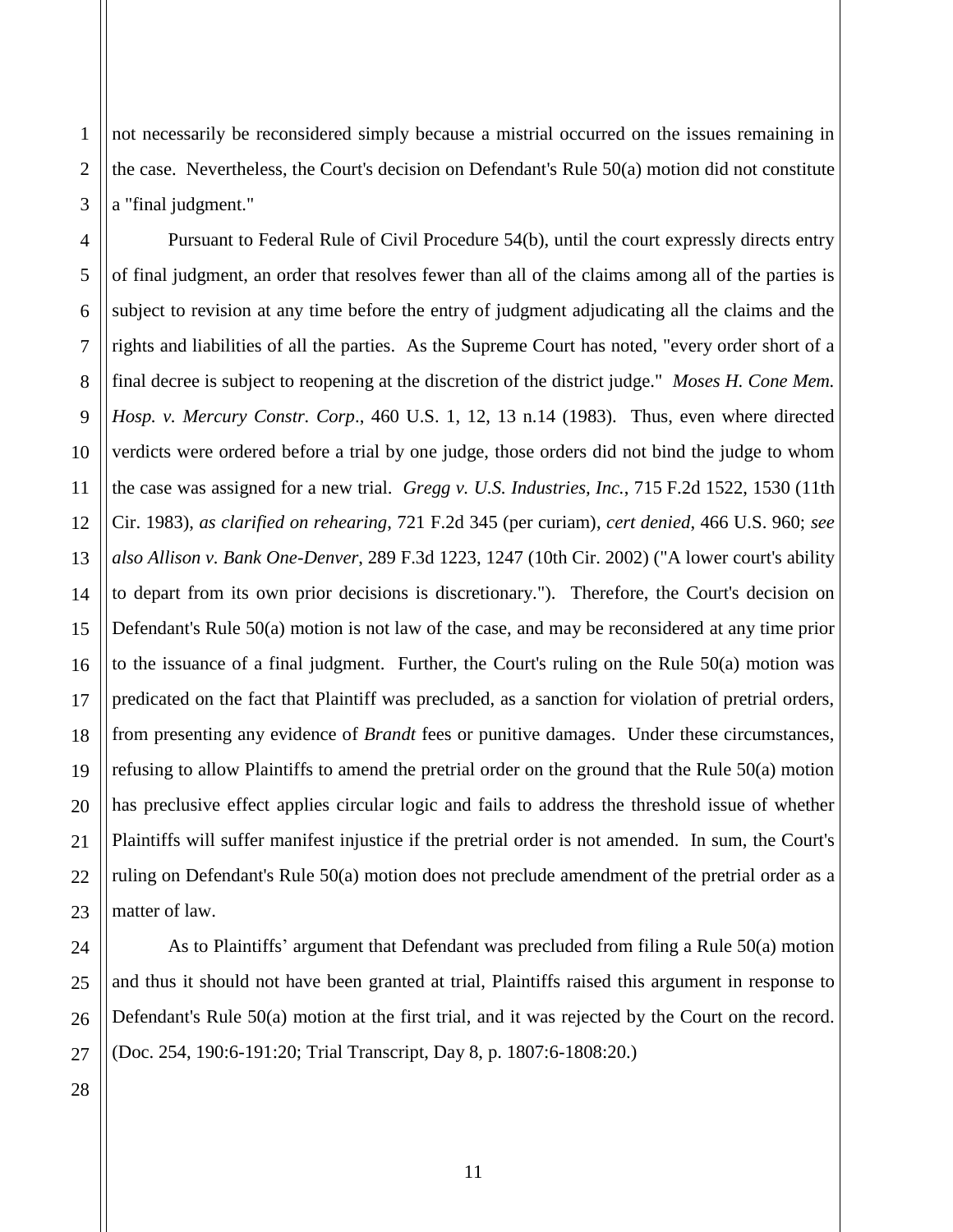# **b. Plaintiffs' Attorney Billing Records and Witnesses Are Precluded from Trial Pursuant to Rule 37(c)**

Defendant asserts that Plaintiffs should not be permitted to amend the pretrial order to include evidence of attorney billing records because those records were never identified pursuant to Rule 26(a) during the course of discovery. (Doc. 259, 4:19-24.) Defendant claims that Plaintiffs did not produce any billing records until the "middle of the first trial in this action."

Pursuant to Rule 37, "[i]f a party fails to provide information or identify a witness as required by Rule 26(a) or (e), the party is not allowed to use that information or witness to supply evidence on a motion, at a hearing, or at a trial, unless the failure was substantially justified or is harmless." Fed. R. Civ. P. 37(c)(1). The sanction is self-executing and automatic. *See Yeti by Molly, Ltd. v. Deckers Outdoor Corp.*, 259 F.3d 1101, 1006 (9th Cir. 2001) (citing rule 37 advisory committee's notes (1993)).

### **(i) Plaintiffs Did Not Disclose or Identify Bill Records in Initial Disclosures or Supplemental Disclosures During Discovery**

Plaintiffs produced their sixth and seventh amended initial disclosures to Defendant pursuant to Rule 26(a) and (e). (See Doc. 262-1, p. 26-43.) The disclosures do not provide a description of attorney billing records as documents in Plaintiffs' possession, custody, or control that may be used to support Plaintiffs' claims. While Plaintiffs had no duty to *produce* these documents absent a discovery request, they were nonetheless obligated to provide a description of the documents by category and location pursuant to Rule 26(a)(1)(A)(ii). *R & R Sales, Inc. v. Ins. Co. of Pa.*, 673 F.3d 1240, 1246-47 (9th Cir. 2012).

In  $R \& R$ , the Plaintiff failed to produce either a copy or a description of the documents on which it based its damages calculation for *Brandt* fees, i.e., attorney billing records. Instead, the plaintiff's Rule 26(a) disclosures simply provided an approximate amount of the plaintiff's *Brandt* fees' request without describing the documents on which it based the request. *Id.* Further, the plaintiff failed to supplement its disclosures as required by Rule 26(e) after it became evident that the initial disclosures were incomplete. *Id.* The appellate court held that the district court did not abuse its discretion in finding that the plaintiff had failed to meet its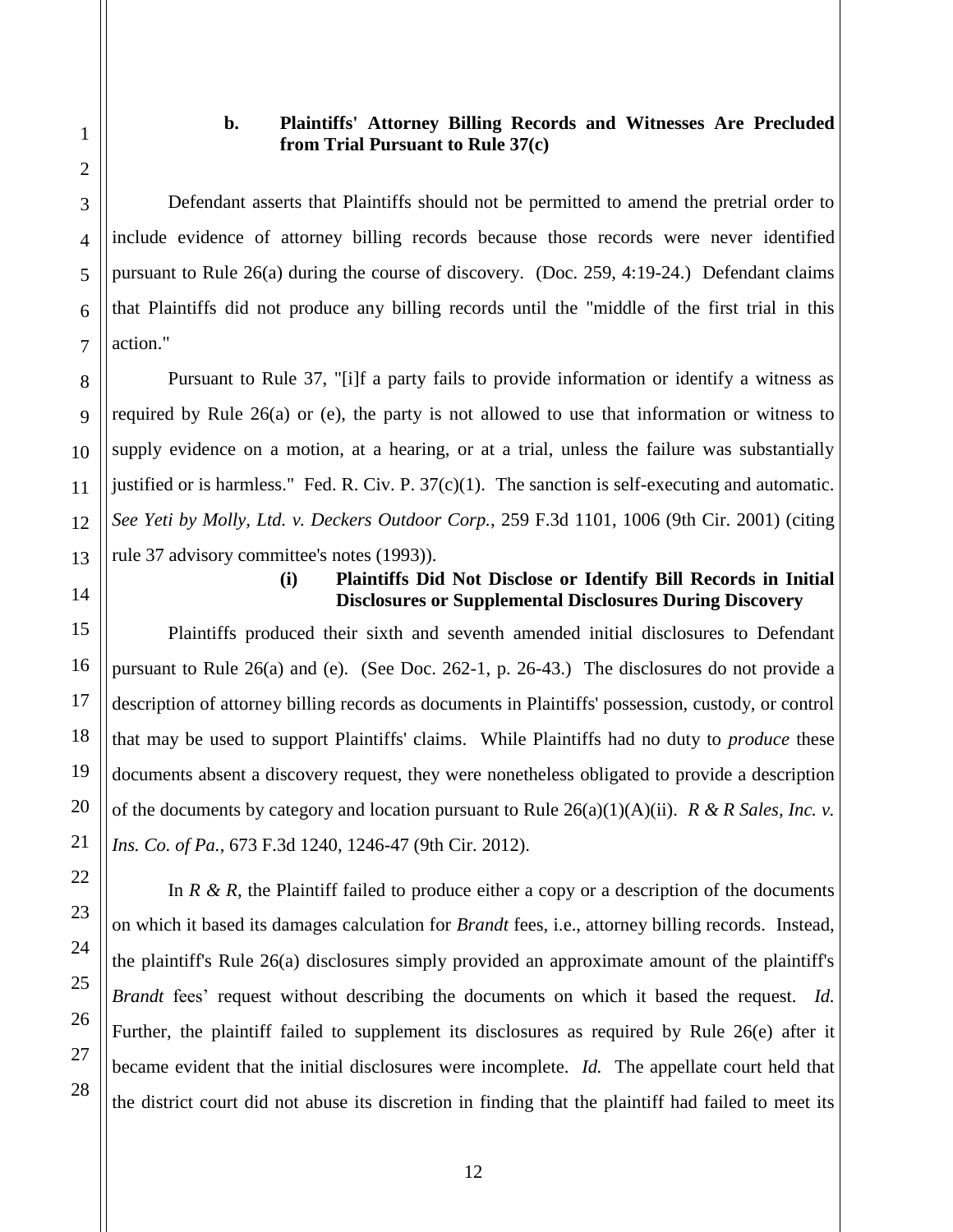disclosure obligations under Rule 26(a)(1) and Rule 26(e)(1). *Id.* Here, Plaintiffs failed to identify or provide a copy of the documents upon which their claim to *Brandt* fee damages is based pursuant to Rule 26(a) and Rule 26(e).

# **(ii) Plaintiffs' Failure to Disclose was Not Harmless or Substantially Justified**

The first time Plaintiffs' attorney's records were ever identified as documentary evidence Plaintiffs expected to use at trial occurred on October 19, 2012, when Plaintiffs filed their final exhibit list. (Doc. 157.) Aside from the voluntary disclosure rules pursuant to Rule 26(a) and (e), the Court's Local Rules required the parties to file a joint pretrial statement that included, among other things, "[a] list of documents or other exhibits that the party expects to offer at trial." Local Rule 281(b)(11). The Local Rule also cautions parties that "[o]nly exhibits so listed [in the pretrial order] will be permitted to be offered at trial except as otherwise provided in the pretrial order." Local Rule 281(b)(11).

Plaintiffs' counsel's attorney billing records were not identified as a potential exhibit for purposes of the joint pretrial statement the parties filed in advance of the pretrial conference. (Doc. 116, p. 33-37.) As a result, these documents were not listed as a potential exhibit in the pretrial order. (Doc. 127.) The pretrial order expressly informed the parties that "[o]nly those exhibits that are listed in this pretrial order may appear on the final exhibit list" and "**no exhibit, other than those listed in the final exhibit list, may be admitted at trial unless the parties stipulated or upon a showing that this order should be modified to prevent 'manifest injustice.'"** (Doc. 127, p. 26, Section Q (emphasis in original).) Nonetheless, Plaintiffs filed a final exhibit list on October 19, 2012, that listed Plaintiff's counsel's billing records as a trial exhibit. (Doc. 157.)

Plaintiffs purportedly provided Defendant with a copy of the documents comprising that exhibit in October 2012, $3$  which appears to have been the same exhibit Plaintiffs attempted to introduce at the May 2013 trial. (*See* Docs. 218, 219). The exhibit itself only contained billing

 $\overline{a}$ 

<sup>3</sup> Defendant disputes this contention and claims it did not receive a copy of the billing records until during the course of the May 2013 trial. (Doc. 259, 4:24-25 ("Plaintiffs did not [list billing records during discovery,] and did not produce any billing records until the middle of the first trial in this action.").)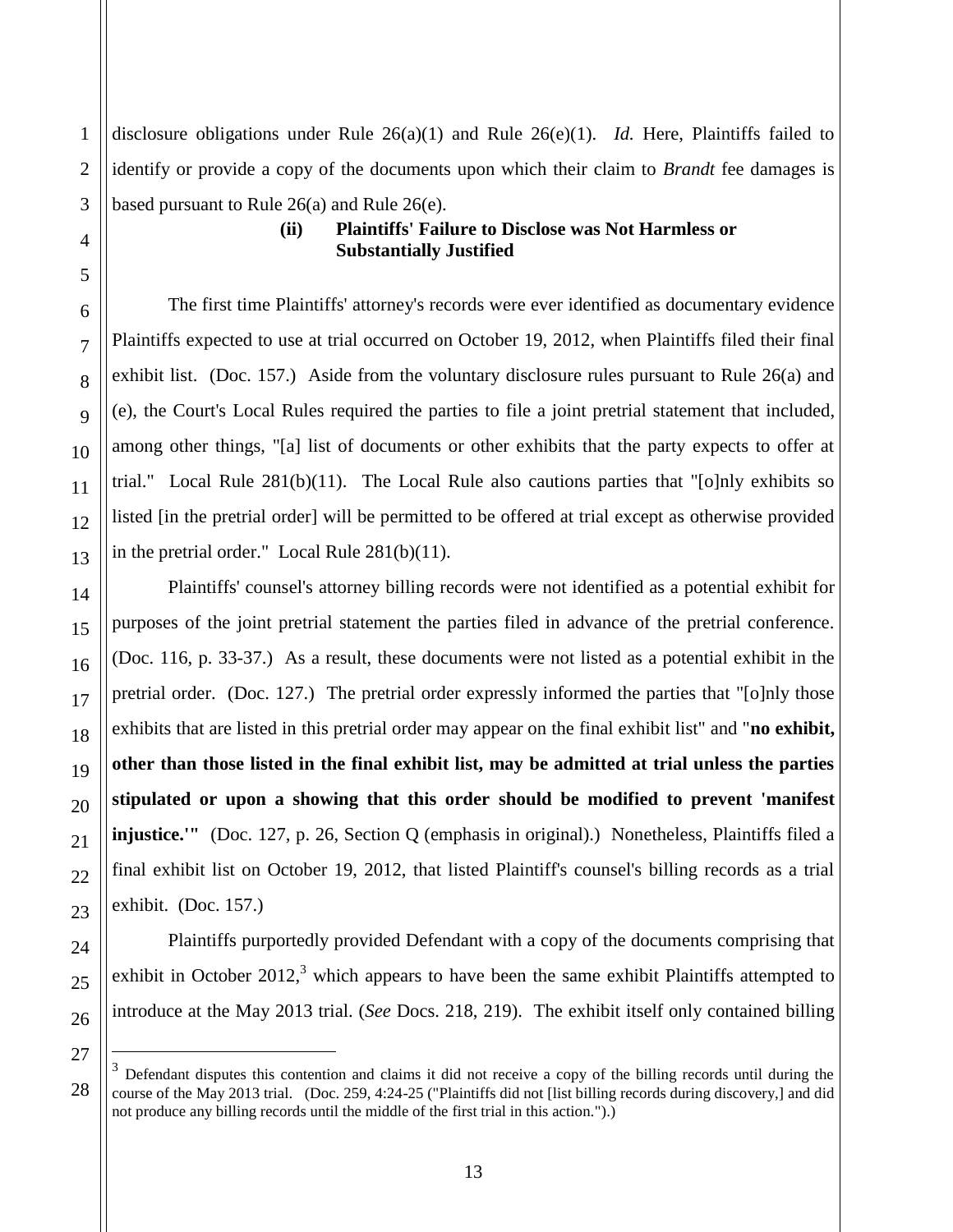1 records through May 2012. (*See* Doc. 218, 7:2-3 ("And, inexplicably, Exhibit P-218 that Plaintiffs now proffer only provides billing entries through May 2012.").) Further, the records were not complete as they included the notation "Brandt fees" and were pre-allocated to only that work purportedly performed to obtain policy benefits, i.e., work compensable under *Brandt*. (*See* Doc. 218, 8:13-21 (discussing incompleteness of attorney billing records proffered by Plaintiffs).)

Plaintiffs have not explained why the billing records were not disclosed pursuant to Rule 26(a) or 26(e), nor have they produced an up-to-date and unallocated copy of the billing records to Defendant. Plaintiffs identified the billing records as a potential trial exhibit on October 19, 2012, past the deadline for Defendant to file a motion in limine regarding evidence preclusion as a discovery sanction. This disclosure was also made on the eve of the originally scheduled trial, permitting no time for Defendant to cure the prejudice. There is also a dispute whether Plaintiff even produced a copy of the records to Defendant. Significantly, Plaintiffs still have not provided Defendant with a copy of Plaintiffs' counsel's billing records they wish to offer as a trial exhibit.

Defendant lacked fair notice of Plaintiffs' intent to use this evidence to prove their claims, and the identification of the records in October 2012 did not render the lack of disclosure harmless. Plaintiffs' disclosure on the eve of trial left Defendant without adequate time to cure the prejudice. Further, since the issue was addressed at the May 2013 trial, Plaintiffs have done nothing to disclose these documents to Defendant in an attempt to cure any prejudice that arose as a result of failing to identify the documents during the course of discovery or at the pretrial stage of these proceedings.

Given the lack of identification of this evidence during the entire course of discovery or in advance of the pretrial conference, and Plaintiffs' continued failure to cure this failure by producing the complete billing records either during the May 2013 trial, immediately after the trial, or in support of Plaintiffs' current motion, the Court cannot conclude that such a lack of disclosure is harmless or substantially justified. Pursuant to Rule 37(c), the sanction for such failure is preclusion of the evidence. As such, billing records of Plaintiffs' new counsel must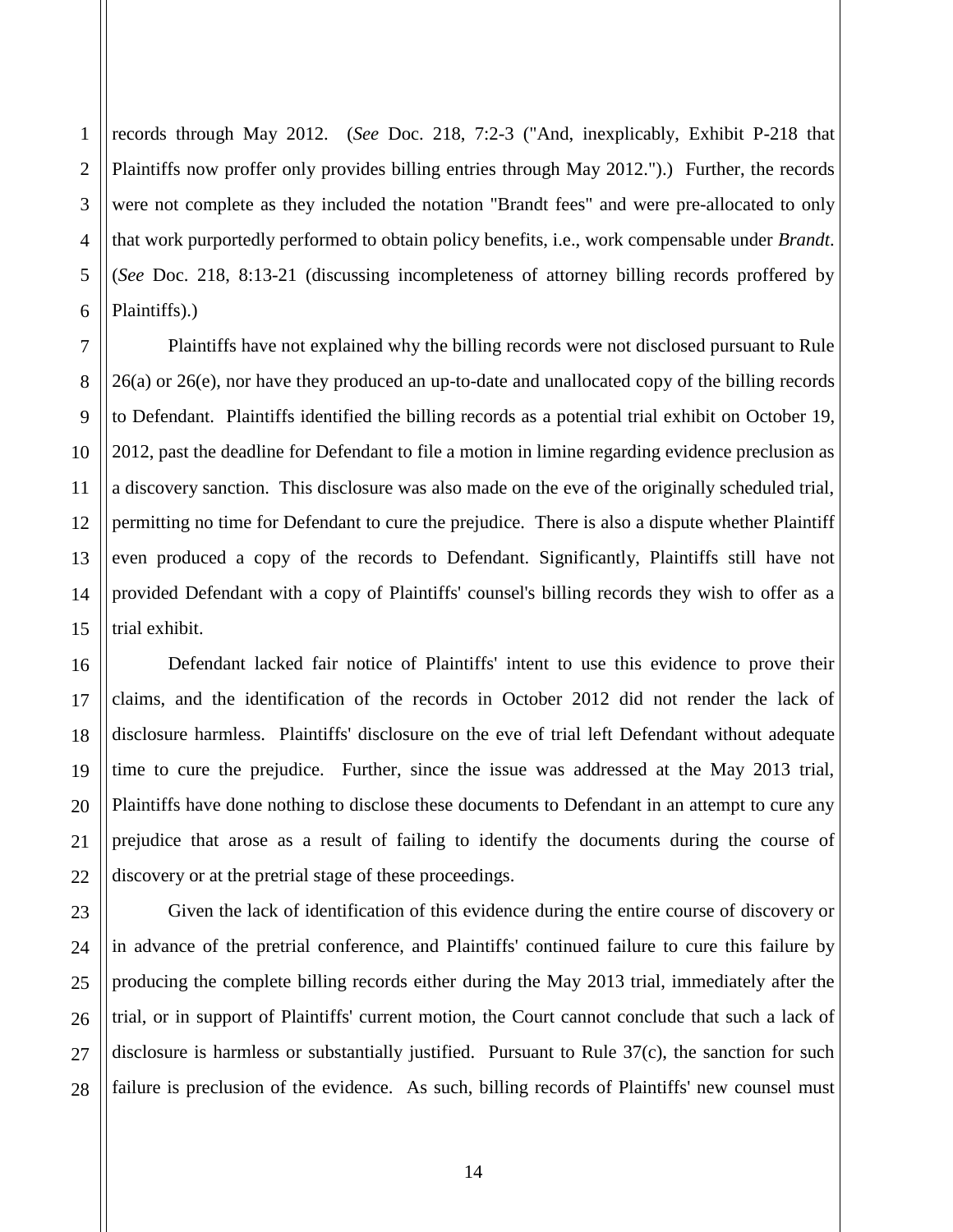also be excluded because no attorney billing records were ever identified as documents Plaintiffs intended to offer to support their claims.<sup>4</sup>

24

25

 $\overline{a}$ 

1

Finally, Plaintiffs failed to timely identify any witnesses to properly authenticate the billing records. While Plaintiffs seek to amend the pretrial order to add Mr. Hamlish, Mr. Tryk, and Mr. Smith as witnesses, Plaintiffs' counsel was not identified in any of Plaintiffs' initial or supplemental disclosures -- even generically -- as persons likely to have discoverable information that the Plaintiffs may use to support their claims or defenses pursuant to Rule  $26(a)(1)(A)(i)$  or  $26(e)(1)$ . This failure was not harmless or substantially justified.

In sum, Plaintiffs knew they would need evidence to support a damage award for *Brandt* fees, yet failed to identify their counsel as potential witnesses with discoverable information. Not only was Plaintiffs' counsel never identified as potential witnesses pursuant to Rule 26(a) or (e), they were never identified as potential witnesses at the pretrial conference or in the pretrial order. In light of the need for allocation between work performed to obtain policy benefits and work performed that is non-compensable under *Brandt*, Defendant was deprived of the opportunity to depose counsel to analyze how the attorney work was billed. Thus, Plaintiffs' counsel is precluded pursuant to Rule 37(c) from testifying at trial as to attorneys' fees for purposes of the claimed *Brandt* fee damages.

# **c. Plaintiffs Have Not Established Manifest Injustice to Amend the Pretrial Order**

Even to the extent that this evidence and these witnesses were not precluded from being offered at trial pursuant to Rule 37(c) due to Plaintiffs' failure to meet their disclosure obligations under Rules  $26(a)(1)$  and  $26(e)(1)$ , the Court finds that Plaintiffs have not established the requisite manifest injustice to amend the pretrial order. While the Court

<sup>26</sup> 27 28 4 The Court need not make a finding of willfulness or bad faith on the part of Plaintiffs because, unlike *R & R*, precluding Plaintiffs' *Brandt* fee evidence is not tantamount to dismissal of a claim. The preclusion does not deal a fatal blow to the *Brandt* fees claim *and* Plaintiffs' request for punitive damages. Here, there are other compensatory damages upon which punitive damages may be awarded. *Id.* at 1247, n. 1 (contrasting *Hoffman v. Construction Protective Servs., Inc.*, 541 F.3d 1175,1180 (9th Cir. 2008). Nevertheless, the continued failure of Plaintiffs to identify this evidence during discovery and their continued failure to produce the evidence to Defendant once the

issue of its inclusion at trial was raised in May 2013, evidence a willful withholding of the billing records.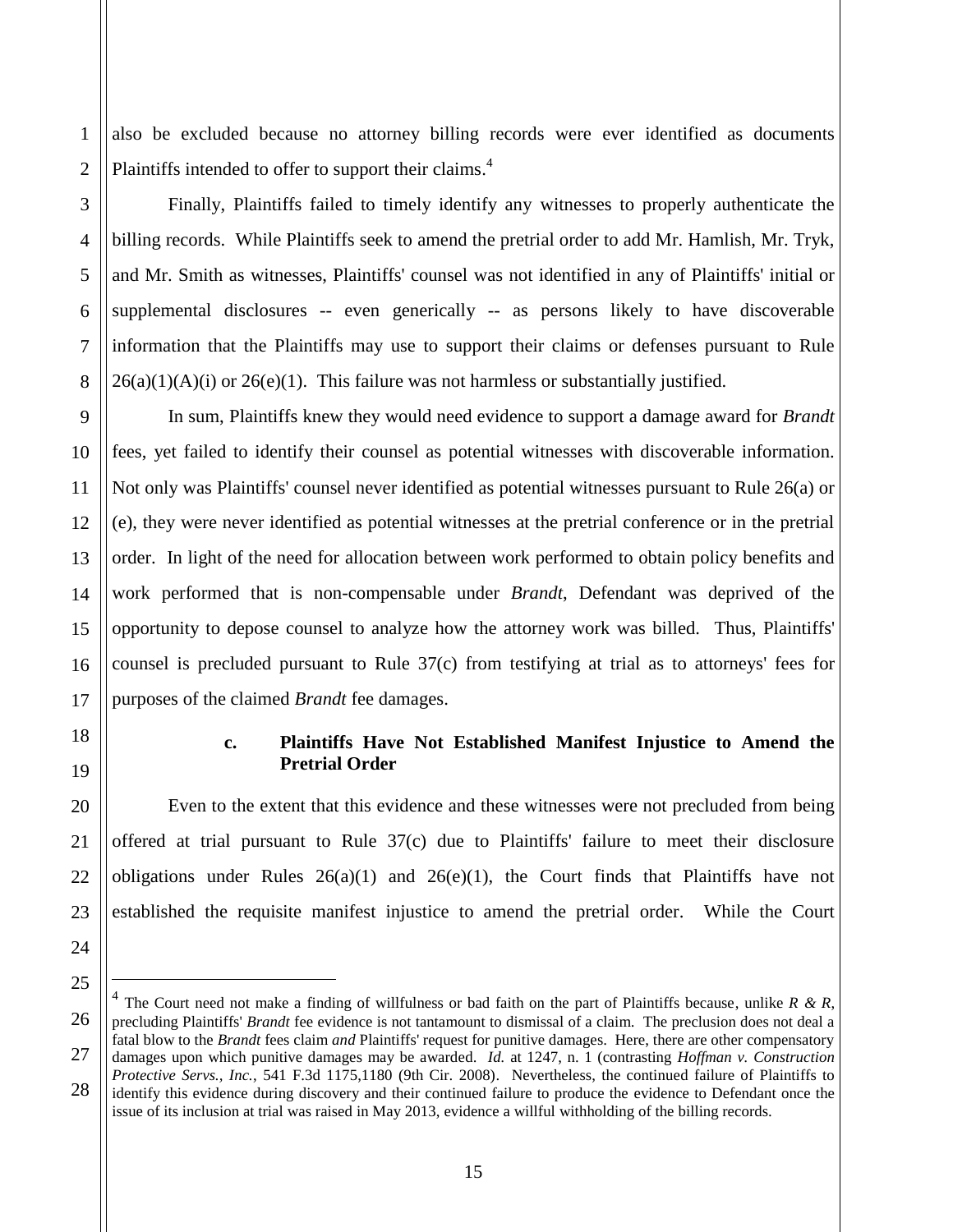recognizes Plaintiffs' need for this evidence to establish their *Brandt* fee damages, if the Court were to allow amendment of the pretrial order at this stage, it would result in a high degree of prejudice to Defendant.

As discussed above, Plaintiffs never identified attorney billing records as evidence they intended to use in support of their *Brandt* fee damages nor did they identify their counsel, even generically, as persons who may have discoverable information regarding the records. Because the billing records themselves were not identified during the course of discovery as documents Plaintiffs intended to use to support their claim, Defendant never requested those documents during the course of discovery. Plaintiffs' failure to disclose this evidence precluded fair notice to Defendant of the evidence Plaintiffs intended to use to support their *Brandt* fee damages, and Defendant also lacked a sufficient opportunity to depose Plaintiffs' counsel regarding even the incomplete billing records that were eventually identified in October 2012, just prior to the original October 2012 trial date.

With respect to Defendant's ability to cure this prejudice, Defendant has little opportunity to undertake curative measures as the trial is set to begin in less than two weeks. Although billing records may constitute a typical component of *Brandt* fee evidence, review of the billing records – particularly since Plaintiffs have not even identified the scope of the records – will necessitate detailed review to assess whether attorney work was allocated properly as work compensable under *Brandt*. 5 With regard to the impact on the orderly and efficient conduct of trial, Plaintiffs have been aware of the need for these billing records since they included them in their final exhibit list in October 2012. However, to date, Plaintiffs have failed to provide a complete copy of the billing records they seek to use at trial to Defendant or the Court. The inability to produce these documents at this late stage does not give the Court assurance that any trial continuance for Plaintiffs to provide this evidence to Defendants would

5 Recoverable attorney's fees under *Brandt* are limited to those fees incurred to obtain the policy benefits wrongfully denied. Attorney's fees expended to obtain damages exceeding the policy limit or to recover other types of damages are not recoverable as *Brandt* fees. *Brandt v. Super. Ct.*, 37 Cal. 3d 813, 819 (1985).

 $\overline{a}$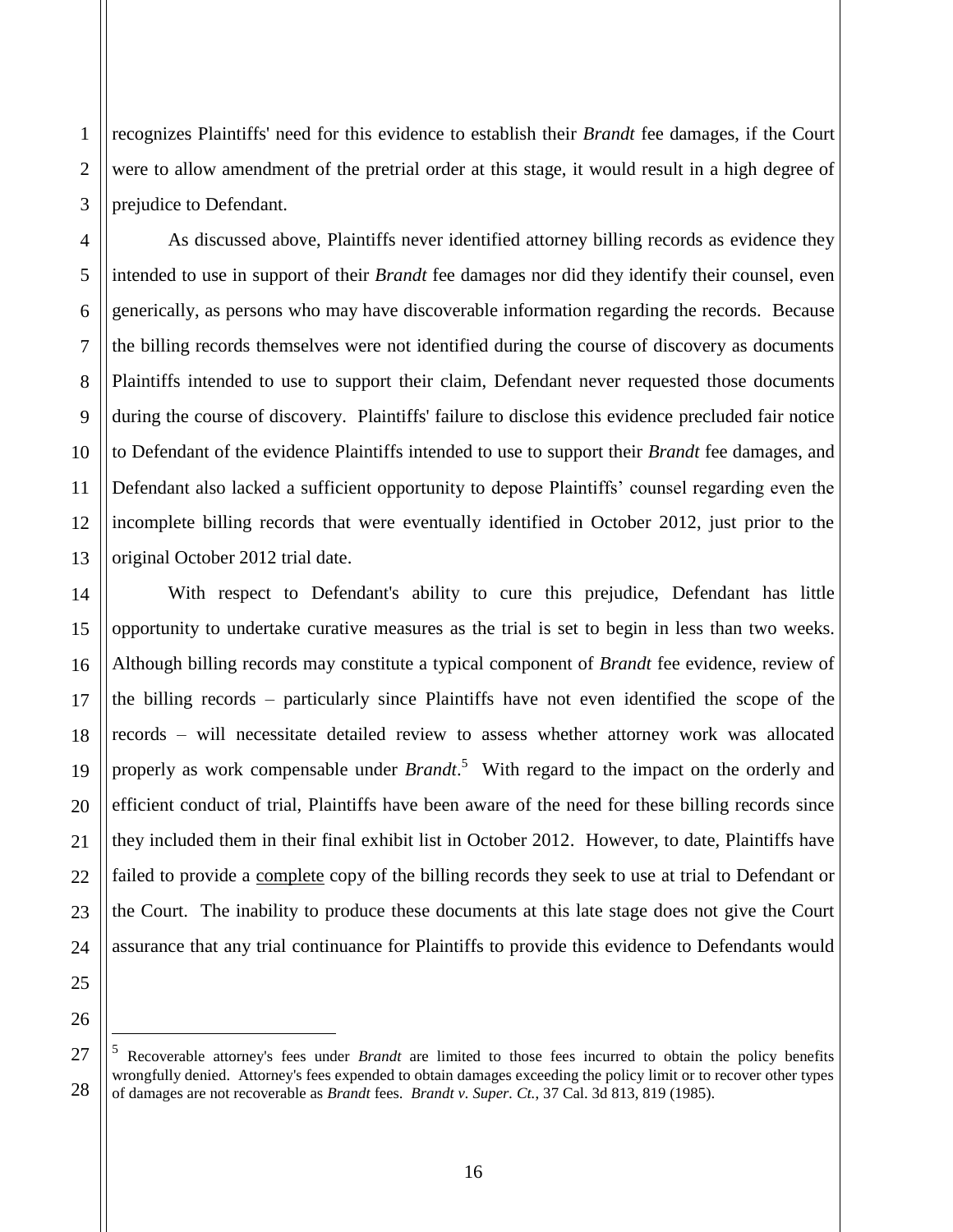be short-lived or efficient.<sup>6</sup> Because only the portion of attorney work performed to obtain policy benefits is compensable under *Brandt*, preparation for and the examination of Plaintiffs' counsel on the issue of allocation is likely to be involved, creating further unexpected delay.

Finally, Plaintiffs' failure to meet their obligations pursuant to Rule 26(e) or (e), failure to timely disclose or identify the documents or witnesses for purposes of trial pursuant to the pretrial order, and failure to even *attempt* to cure the ongoing prejudice to Defendant by providing the documents and making the witnesses they wish to testify immediately available to Defendant for deposition, evidence continued willful inaction. *Cf. Henry v. Gill Industries, Inc*., 983 F.2d 943, 949 (9th Cir. 1993) ("[D]isobedient conduct not shown to be outside the control of the litigant" is all that is required to demonstrate willfulness, bad faith or fault (internal quotation marks and citation omitted)); *see also Star Pac. Corp. v. Star Atlantic Corp.*, No. 08 cv-4957 (SDW), 2009 WL 3380617, \*4 (D.N.J. Oct. 20, 2006) (party's repeated inaction demonstrated willful decision to disregard discovery obligations and orders of the court).

Under these circumstances, the Court finds that Plaintiffs have not satisfied their burden to establish that manifest injustice will result if the pretrial order is not amended to identify Plaintiffs' counsel's billing records as an exhibit or to add Plaintiffs' counsel as witnesses to authenticate and provide testimony about the documentary evidence. Given the limited time before trial and a track record for delay, the Court cannot conclude that the manifest injustice factors tilt in favor of amendment. Plaintiffs' request to amend the pretrial order with respect to their counsel's billing records and to add counsel as trial witnesses is DENIED.

# **2. Plaintiffs' Motion to Amend the Pretrial Order as to Defendant's Financial Information is GRANTED**

Plaintiffs seek to amend the pretrial order to list Defendant's financial statements from 2010, 2011, and 2012 as an exhibit to support their claim for punitive damages. Plaintiffs assert that this evidence has been in the possession of the California Department of Insurance ("DOI"). As such, it was not a document subject to disclosure under Rule  $26(a)(1)(A)(ii)$ , despite

 $\overline{a}$ 

<sup>&</sup>lt;sup>6</sup> As it relates to Plaintiffs' ability to efficiently abide by court-ordered deadlines, even Plaintiffs' current motion to amend the pretrial order was filed beyond the time permitted by the Court.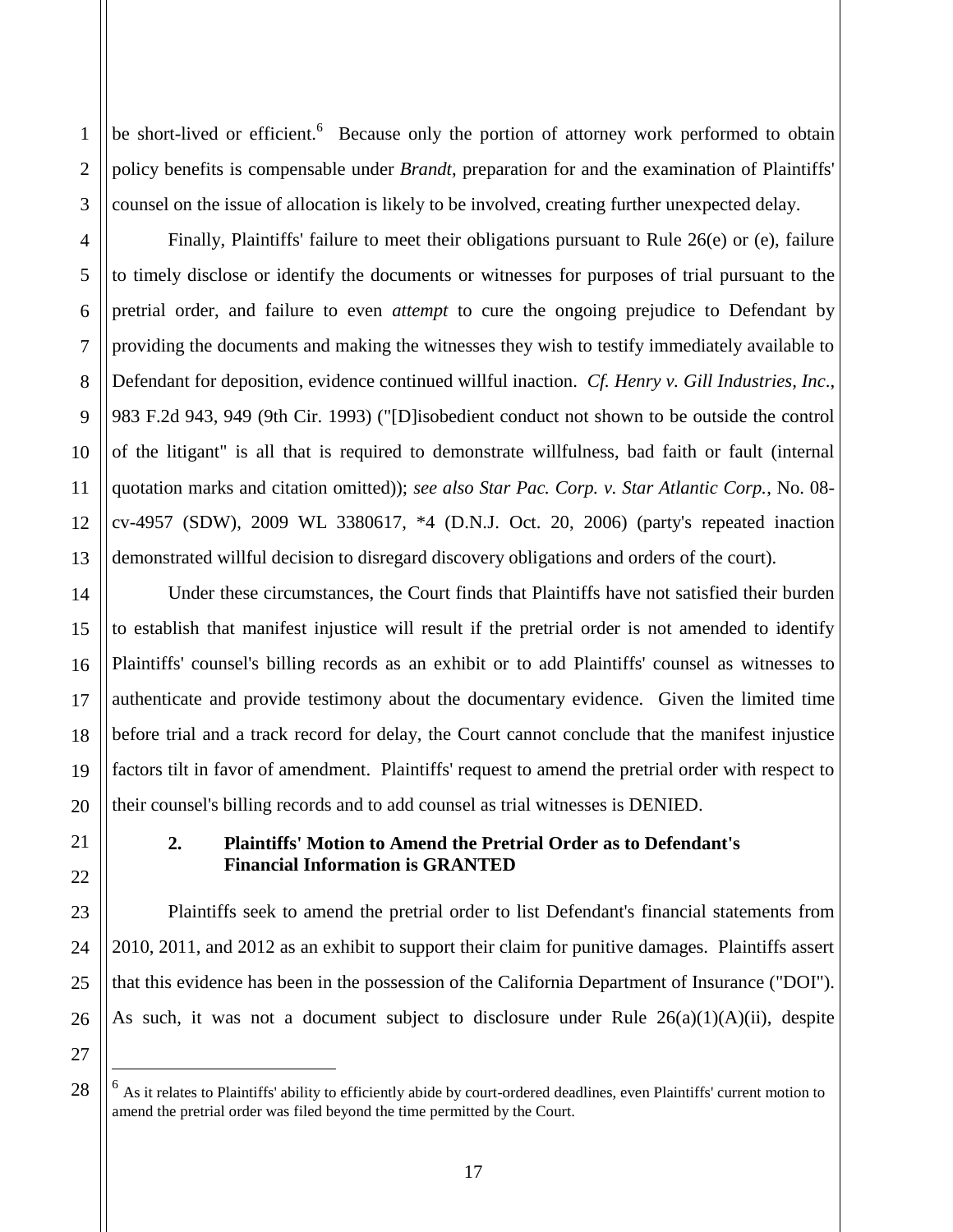2 3 4 5 6 Defendant's suggestion to the contrary. (*See* Doc. 259, 4:25-27 ("though providing a copy would have been unnecessary, plaintiffs did not include any description by 'category or location' of the proposed financial exhibits identified in their motion").) A computation of damages was provided by Plaintiffs in their supplemental disclosures, and there is no evidence that Plaintiffs failed to "make available" those documents upon which the damages calculation was based. *See* Fed. R. Civ. P. 26(a)(1)(A)(iii).

Similar to the City of Fresno Building Department records considered in Defendant's motion to amend the pretrial order, Defendant's financial information as filed with the DOI is a matter of public record ostensibly prepared and submitted to the DOI by Defendant itself. As such, Defendant will not be prejudiced or surprised by the content of these documents. As the Court finds that Defendant will suffer no prejudice if the pretrial order is amended to include these documents as a potential trial exhibit, no curative measures are required by Defendant. Modification of the pretrial order in this respect will have little impact on the orderly and efficient course of the trial, as this evidence will not take much additional time to offer and Defendant may stipulate to bifurcation – if it elects to do so – such that this punitive damage evidence could be offered *after* the liability phase of the trial.

With respect to Plaintiffs' request to modify the pretrial order to name the person most knowledgeable relating to Defendant's financial statements from 2010, 2011, and 2012, this person would be called as a witness only to authenticate the financial statements. As with Defendant's own request to amend the pretrial order to include Ms. Richards, whose testimony is necessary to authenticate documents from the City of Fresno, this witness's testimony will not constitute unfair surprise. Moreover, the Court does not perceive any prejudice from allowing the person most knowledgeable to testify to documents that Defendant ostensibly caused to be filed with the DOI. Plaintiffs have adequately established that manifest injustice will occur if they are not allowed to offer any evidence with respect to Defendant's financial statements and punitive damages.<sup>7</sup>

27 28

 $\overline{a}$ 

1

7

8

9

10

11

12

13

14

15

16

17

18

19

20

21

22

23

24

25

<sup>7</sup> The admissibility of the financial statements must be established at the time of trial; by amending the pretrial order, the Court makes no determination as to the admissibility of these documents.